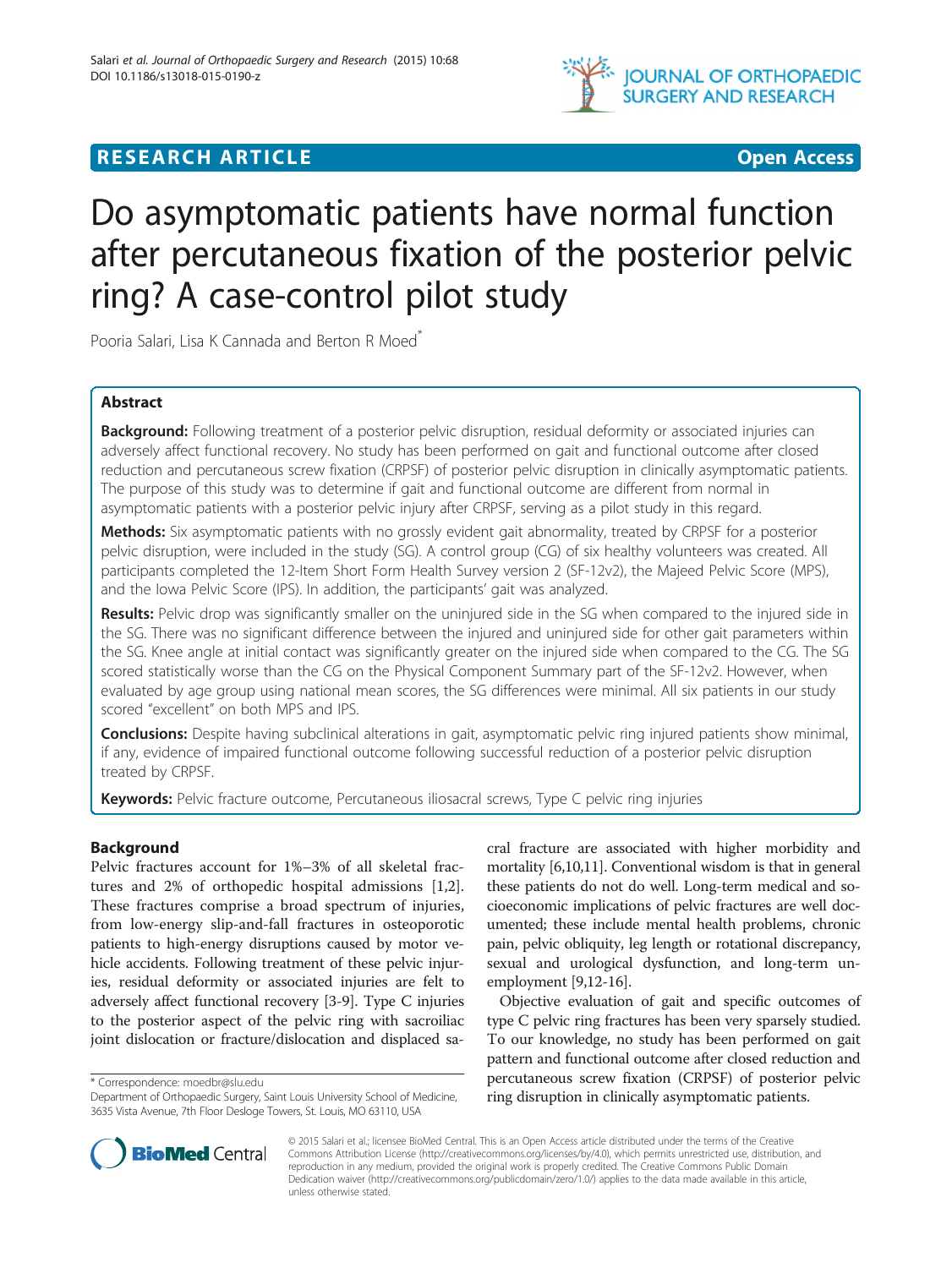The purpose of this study was to take a closer look at those who are believed to be doing well by determining if gait parameters and functional outcome are different from normal in asymptomatic patients with a displaced posterior pelvic ring injury after CRPSF. We hypothesized that there would be significant gait disturbance and impaired functional outcome in patients with a posterior pelvic ring disruption, as compared to an uninjured population, despite being clinically asymptomatic.

### Methods

Between January 2008 and May 2012, 72 patients underwent CRPSF using FDA-approved devices for a type C pelvic ring injury [[11\]](#page-4-0) having a sacral fracture, sacroiliac dislocation, or sacroiliac fracture/dislocation at our institution. All radiographic studies, operative reports, and the most recent clinic follow-up visit notes were reviewed in this Saint Louis University institutional review board-approved pilot study. This was performed in accordance with the Declaration of Helsinki and was approved by our ethics committee (Protocol Number: 22378). To be considered for the study, patients must have been at least 1 year postoperative and considered themselves to be completely asymptomatic. They must also have met the following inclusion criteria: 1) age between 18 and 65 years; 2) absence of other ipsilateral or contralateral lower extremity fracture and any associated neurologic injury; 3) availability for review of the preoperative radiographs and computerized tomography (CT) scans, immediate postoperative radiographs, and follow-up radiographs; 4) an excellent reduction after CRPSF (defined as less than 5 mm of displacement [\[17](#page-5-0)]); 5) evidence of union on the latest follow-up radiographs; 6) maintained reduction of the pelvic ring; 7) absence of leg length discrepancy on radiographic and clinical exam; 8) no subjective complaints of limp; 9) no regular use of pain medication; and 10) physical ability to walk on a treadmill. Specific exclusion criteria consisted of the following: 1) failure to meet any of the inclusion criteria, 2) bilateral posterior ring injury, 3) associated acetabular fracture, and 4) new injury or disability with onset after the index pelvic injury.

Twelve patients met all of the above criteria, and six of these patients agreed to participate in this study (four patients refused because of transportation issue, and two patients demanded higher amount of compensation than what was approved by our facility's institutional review board). Each patient received a \$50 gift card for his/her participation in this study. The study group (SG) consisted of five males and one female. Average age at the time of the injury was 45 years (range, 21 to 62 years); average body mass index (BMI) was 27.8 (range, 17.2 to 38); average time of follow-up was 13 months (range, 12 to 15 months). Three patients had an injury on the right side and three on the left side. At the time of injury, all patients were employed outside the home. In none of these patients was the index pelvic ring disruption a work-related injury. The mechanism of injury was a motor vehicle crash in four and a fall from a height in two patients. Using the OTA/AO classification [[11](#page-4-0)], all fractures were 61-C1, being either a sacroiliac fracture/dislocation (two patients) or a sacral fracture (four patients). One patient had associated facial injuries, and two had upper extremity fractures, including one of the contralateral distal radius and one of the ipsilateral clavicle fracture. Other injuries, including liver and splenic laceration, required no surgical treatment. Two subjects were treated for high blood pressure, and one had diabetes.

Each of these six patients had undergone closed reduction and percutaneous screw fixation of the pelvic ring injury by one of two pelvic surgery specialists at our institution. Closed reduction was obtained in all cases by a variety of means including application of skeletal traction and/or application of an anterior external fixation device and/or initial internal fixation of the pubic symphysis. Intraoperative fluoroscopic anteroposterior, inlet and outlet pelvis images were used to confirm adequacy of reduction and to direct screw placement. Operative stabilization of the posterior ring after reduction was performed using 6.5-, 7.0-, or 7.3-mm cannulated screws. Postoperatively, each patient was instructed to maintain nonweight bearing for 3 months on the injured side, during which time motion at the hip, knee, and ankle was encouraged. Each patient had been instructed to follow up at 2, 6, and 12 weeks, 6 and 12 months, and then yearly. Physical examinations had been performed, and plain radiographs were obtained at each visit with the findings documented. In general, patients were advanced to full weight bearing at 3 months postoperatively and began a physical therapy course that included generalized lower extremity muscle strengthening and ambulation training.

In addition, a control group (CG) was recruited from our institution for comparison, consisting of six healthy individuals with no history of pelvic or lower extremity injury or other pathology (mean age, 29 years (range, 26 to 36 years); mean BMI, 24.5 (range, 21 to 30.4)). These volunteers had no complaints of pain and had no orthopedic problems at the time of testing.

After obtaining consent at the time of gait evaluation, each subject was asked to wear single-use paper shorts and top for adequate exposure of bony landmarks. Multiple reflective surface markers were placed at the same anatomic locations (on the trunk, thighs, legs, and feet) of each subject (Figure [1\)](#page-2-0). With comfortable walking speed being 2–3 mph, to increase measurement accuracy, 2 mph walking speed was chosen for this study [\[18](#page-5-0)]. Therefore, all participants walked barefoot on a treadmill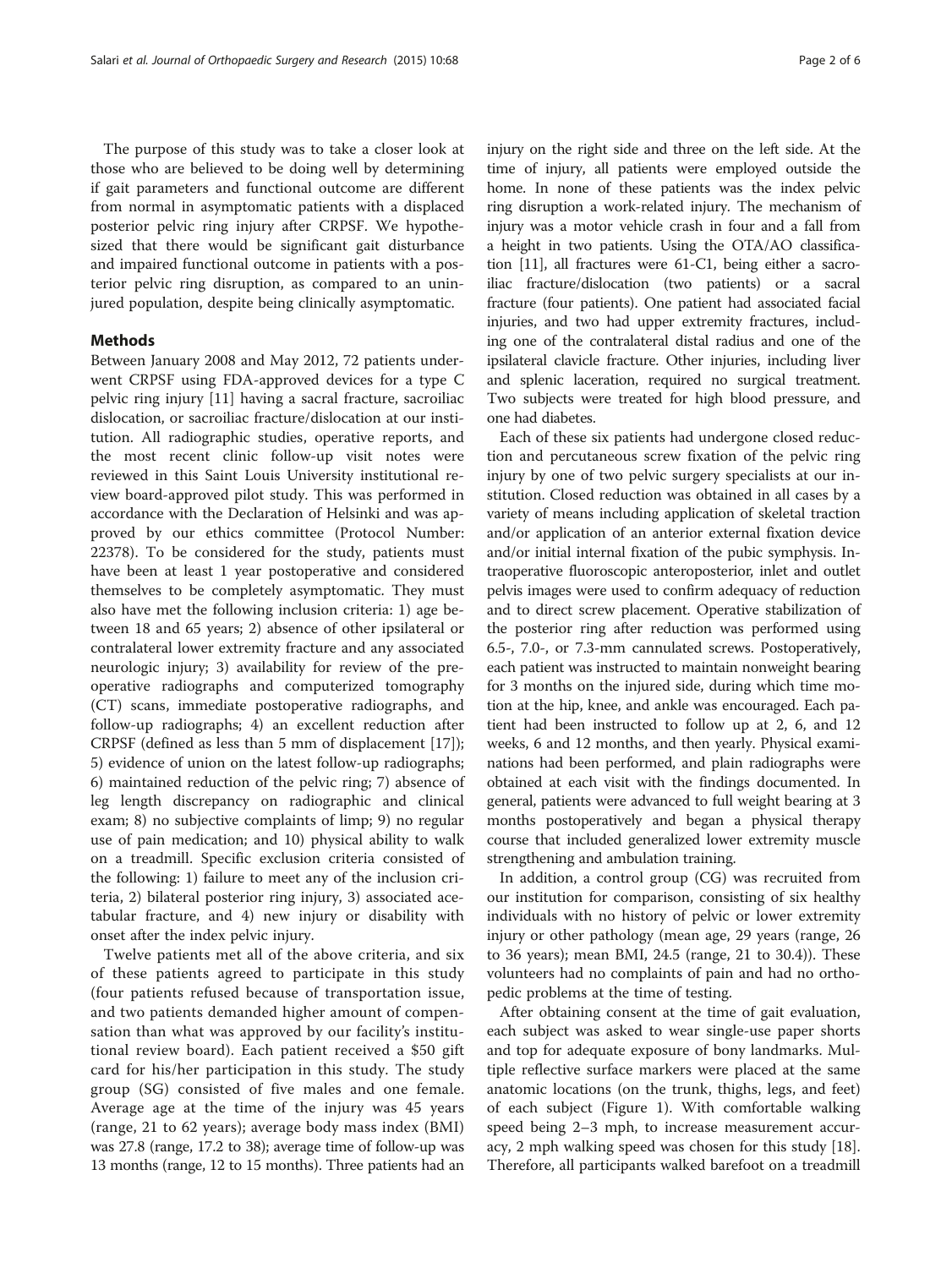at the pace of 2 mph. Each subject's gait was video recorded from right, left, front, and back. Video data from a Nikon D5200 HD camera was then imported into a computer-based gait analysis software (Dartfish™ software, Fribourg, Switzerland). For each data point, multiple angles were measured and then averaged. These data were then analyzed for eight specific recognized gait variables. The variables included the following: maximum foot dorsiflexion during stance (DFDS), maximum knee flexion during stance (KFDS), knee angle at initial contact (KAIC), pelvic tilt at midstance (PTMS), pelvic tilt at initial contact (PTIC), pelvic tilt at heel off (PTHO), stride length (SL), and maximum pelvic drop (PD) [\[19\]](#page-5-0).

Figure 1 This lateral view of a study subject during gait evaluation shows several reflective markers placed on the pelvis, thighs, legs,

and feet for motion analysis.

At the time of gait evaluation, each subject completed three functional outcome questionnaires: the 12-Item Short Form Health Survey version 2 (SF-12v2) and two pelvic-specific outcome questionnaires, the Majeed Pelvic Score (MPS) and the Iowa Pelvic Score (IPS). The SF-12v2 is a validated 12-item self-administered health status questionnaire intended to assess self-perception of physical and psychological well-being [[20\]](#page-5-0). The MPS comprises seven items: pain, work, sitting, sexual

intercourse, standing, gait unaided, and walking distance [[21,22\]](#page-5-0). The suggested cutoffs for excellent, good, fair, and poor results in those working before the injury are  $>85$ , 84–70, 69–55, and <55, respectively; for those not working before the injury, the suggested cutoffs are >70, 69–55, 54–45, and <45, respectively [\[22](#page-5-0)]. The IPS comprises six items: activities of daily life, work history, pain, limping, visual pain line, and cosmesis [[23\]](#page-5-0). The grading scale is as follows: excellent, 100–85; good, 84–70; fair, 69–55; and poor, <55 [\[14](#page-4-0)[,16](#page-5-0)]. While neither of these pelvic scores has been completely validated, they are in common use for the evaluation of patients with pelvic injuries [\[14,](#page-4-0)[24\]](#page-5-0).

The statistics were calculated using the SPSS 19.0 software (Chicago, IL). The Mann-Whitney  $U$  test was used to determine whether significant differences existed between the age, BMI, and gait of the patients in the SG and the CG. A Wilcoxon test was used to compare the injured side with the uninjured side within the SG. A  $p$  value <0.05 was considered to be significant.

# **Results**

There was no statistically significant difference between the SG and CG for age  $(p = 0.093)$  and BMI  $(p = 0.24)$ . Analysis of the kinematic data revealed a statistically significantly greater KAIC on the injured side in the study group when compared to the right and left sides in the CG ( $p < 0.018$ ). PD was significantly smaller on the uninjured side in the SG when compared to the injured side in the SG ( $p = 0.028$ ) and to either side in the CG ( $p < 0.038$ ). No statistically significant differences were found between the SG and CG with regard to the other parameters: stride length, dorsiflexion during stance, knee flexion during stance, pelvic tilt at midstance, pelvic tilt at initial contact, and pelvic tilt at heel off (Table 1). There were no significant gait parameter differences between the right and left sides within the CG.

The average SF-12v2 scores for Physical Component Summary (PCS) were 53.1 and 57.2 for the SG and CG, respectively, with the SG being significantly worse  $(p = 0.038)$ . The Mental Component Summary (MCS) scores were 53 for the SG and 54.8 for the CG  $(p=0.146)$  (Table [2](#page-3-0)).



|                            | <b>DFDS</b><br>(degrees) | <b>KFDS</b><br>(degrees) | KAIC*<br>(degrees) | <b>PTMS</b><br>(degrees) | <b>PTIC</b><br>(degrees) | <b>PTHO</b><br>(degrees) | PD <sup>1</sup><br>(degrees) | SL(m)          |
|----------------------------|--------------------------|--------------------------|--------------------|--------------------------|--------------------------|--------------------------|------------------------------|----------------|
| Injured                    | $8.7 \pm 0.36$           | $35.6 + 6.3$             | $+30$<br>11        | $12.0 + 7.4$             | $10.7 + 5.7$             | $14.7 + 7$               | $3.7 + 2.4$                  | $1.0 \pm 0.2$  |
| Uninjured                  | $9.4 + 1.7$              | $38.1 + 3.3$             | $8.9 + 3.7$        | $11.7 + 4.8$             | $9.8 + 4.2$              | $135 + 4$                | $0.17 + 0.4$                 | $1.0 \pm 0.2$  |
| Right side (control group) | $9.8 \pm 1.9$            | $38.2 \pm 3.6$           | $4.9 + 1.4$        | $7.8 + 3.9$              | $7.0 + 4.0$              | $9.3 + 4.5$              | $2.7 + 1.4$                  | $1.2 \pm 0.06$ |
| Left side (control group)  | $10.1 \pm 2$             | $38.1 \pm 4.6$           | $5 + 2.7$          | $6.8 + 5$                | $6.4 + 4.8$              | $8.4 + 4.9$              | $2.2 + 1.6$                  | $2 + 0.05$     |

DFDS maximum foot dorsiflexion during stance, KFDS maximum knee flexion during stance, KAIC knee angle at initial contact, PTMS pelvic tilt at midstance, PTIC pelvic tilt at initial contact, PTHO pelvic tilt at heel off, PD pelvic drop, SL stride length.

\*KAIC greater on the injured side in the SG when compared to the right and left sides in the CG ( $p < 0.018$ ).

<sup>†</sup>PD smaller on the uninjured side when compared to the injured side in the SG ( $p = 0.028$ ) and to either side in the CG ( $p < 0.038$ ).

<span id="page-2-0"></span>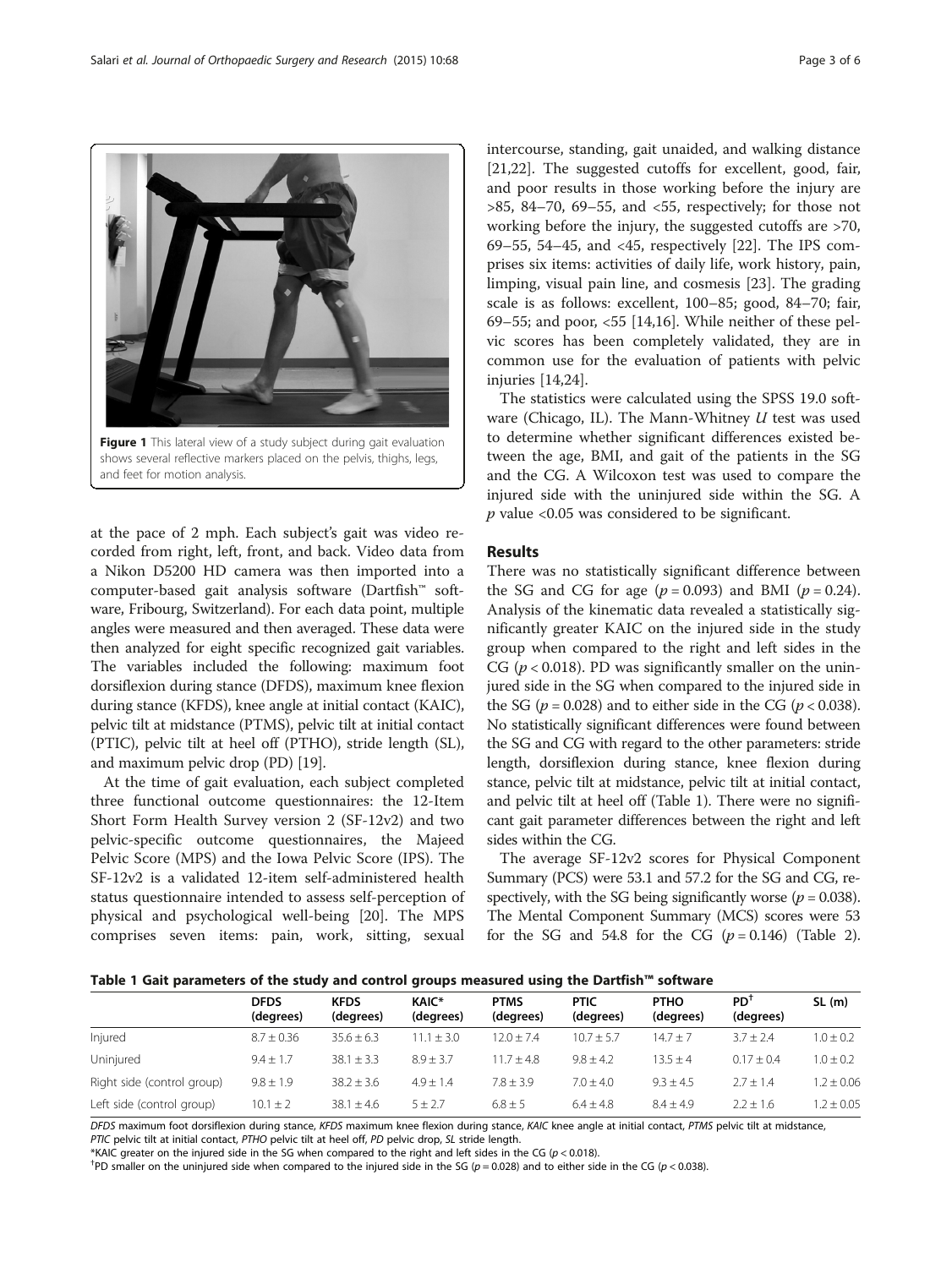| $1 - 1 - 2 - 3 - 1 - 5 - 5 - 7 - 8 - 8 - 8 - 1 - 5 - 1 - 5 - 1 - 5 - 1 - 5 - 1 - 5 - 1 - 5 - 1 - 5 - 1 - 5 - 1 - 5 - 1 - 5 - 1 - 5 - 1 - 5 - 1 - 5 - 1 - 5 - 1 - 5 - 1 - 5 - 1 - 5 - 1 - 5 - 1 - 5 - 1 - 5 - 1 - 5 - 1 - 5 - 1 - 5 - 1 - 5 - 1 - 5 - 1 - 5 - 1 - 5 - 1 - 5 - 1 - 5 - 1 - 5 - 1 - 5 - 1$ |                  |             |     |               |      |  |  |  |
|---------------------------------------------------------------------------------------------------------------------------------------------------------------------------------------------------------------------------------------------------------------------------------------------------------|------------------|-------------|-----|---------------|------|--|--|--|
|                                                                                                                                                                                                                                                                                                         |                  | Study group |     | Control group |      |  |  |  |
|                                                                                                                                                                                                                                                                                                         |                  | Mean        | SD  | Mean          | SD   |  |  |  |
| $SF-12v2$                                                                                                                                                                                                                                                                                               | $PC*$            | 53.1        | 4.9 | 57.2          | 0.13 |  |  |  |
|                                                                                                                                                                                                                                                                                                         | MCS <sup>†</sup> | 53          | 48  | 54.8          | 2.6  |  |  |  |

<span id="page-3-0"></span>Table 2 SF-12v2 questionnaire scores for the study group versus the control group

Table 4 Iowa and Majeed outcome scores for the study group versus the control group

| Outcome<br>score    | Study group |     | Control group |    |
|---------------------|-------------|-----|---------------|----|
|                     | Mean        | SD  | Mean          | SD |
| lowa*               | 95          | 5.5 | 100           |    |
| Majeed <sup>†</sup> | 98          | 26  | 100           |    |

 $*_{p}$  = 0.038,  $\dagger_{p}$  = 0.146.

 $*_{p}$  = 0.022,  $^{\dagger}$  p = 0.366.

However, when the scores for the SG were compared to the appropriate-for-age-group national mean scores, the PCS score differences as well as those for the MCS scores were minimally, if at all, clinically important (Table 3). In addition, all six patients in our study scored "excellent" on both MPS and IPS, and there was no significant difference in the MPS questionnaire score between the SG and CG. However, the SG scored significantly lower than the CG on IPS  $(p = 0.022)$  (Table 4).

# **Discussion**

Displaced posterior pelvic fractures are associated with significant complications and poor outcomes [[3,13,14](#page-4-0),[16,21](#page-5-0),[25-27\]](#page-5-0). Numerous investigators have found that displacement through the weight-bearing arch of the pelvis can lead to long-term medical and socioeconomic problems. These include mental health problems, chronic pain, pelvic obliquity, leg length or rotational discrepancy, gait abnormalities, sexual and urological dysfunction, and long-term unemployment [\[13,14](#page-4-0)[,20](#page-5-0)].

As the use of outcome instruments to report functional outcomes has become standard in the surgical literature [\[28,29\]](#page-5-0), more reports have been published on functional outcomes after pelvic fractures using generic instruments [\[14](#page-4-0)]. In addition, several pelvic-specific outcome instruments have been used in the past two decades, with Majeed's [\[21,22\]](#page-5-0) and the Iowa [\[23](#page-5-0)] outcome instruments being the most widely used [[14\]](#page-4-0). By using these outcome instruments, several authors have

Table 3 SF-12v2 questionnaire scores for the study group compared to national mean scores for the age group

| Subject<br>number | Age group Subject<br>(years) | <b>PCS</b> | National<br>mean PCS<br>score for<br>age group <sup>a</sup> | Subject<br>MCS | National mean<br>MCS score for<br>age group <sup>a</sup> |
|-------------------|------------------------------|------------|-------------------------------------------------------------|----------------|----------------------------------------------------------|
|                   | $18 - 24$                    | 50.9       | 53                                                          | 46.6           | 46                                                       |
| $\mathcal{P}$     | $25 - 34$                    | 52.8       | 53.3                                                        | 49.6           | 48.9                                                     |
| 3                 | $35 - 44$                    | 56.6       | 52                                                          | 60.8           | 48.8                                                     |
| $\overline{4}$    | $35 - 44$                    | 44.5       | 52                                                          | 54             | 48.8                                                     |
| 5                 | $45 - 54$                    | 56.9       | 49.4                                                        | 54.7           | 49.9                                                     |
| 6                 | $65 - 74$                    | 57.3       | 43                                                          | 52.8           | 51.6                                                     |

reported functional outcomes to be associated with many factors, including age, Injury Severity Score, type of fracture, location of fracture, residual posterior displacement, force vectors, treatment methods, open fracture, work-related injury, lower extremity fracture, urological injury, impotence, psychological problems, and neurological injury [[13,](#page-4-0)[29,30\]](#page-5-0).

All the above-mentioned questionnaires have a gait component; however, the extent of gait disturbance is relatively unknown because these reports are generally based on subjective evaluation [\[19](#page-5-0)]. Significant abnormalities in gait parameters have been shown to occur after treatment of lower extremity fractures [[31\]](#page-5-0), pelvic fracture after open reduction and internal fixation [\[32](#page-5-0)], and acetabular fractures [\[19\]](#page-5-0). However, no study has been done to objectively evaluate a patient's gait after CRPSF for sacral fracture and sacroiliac dislocation. To the best of our knowledge, this study is the first to assess functional outcomes and gait parameters after CRPSF for posterior pelvic ring disruption in otherwise normal patients and represents our experience in a small group of patients after CRPSF of sacral fractures and sacroiliac disruption.

One of the major limitations of this study is the small number of patients. This factor may have reduced the authors' ability to discern differences between the patient's affected and unaffected limbs and as compared to the control group. The small number of patients also precluded any age-specific statistical comparison, allowing only a descriptive analysis, of SF-12v2 PCS and MCS scores between the study group and those values considered to be normal for the United States population [[33\]](#page-5-0). Nonetheless, the number of patients is satisfactory to serve as a pilot for future investigations, which was the object of this study. In addition, our study group patients were not specifically matched with the control group individuals for the variables age and BMI. However, in the absence of a statistically significant difference between the two groups for these two variables, differences in gait parameters are less likely to be the result of age or BMI differences. In addition, 1-year follow-up may not be indicative of longer-term result. However, these patients were completely asymptomatic and therefore, had most likely attained their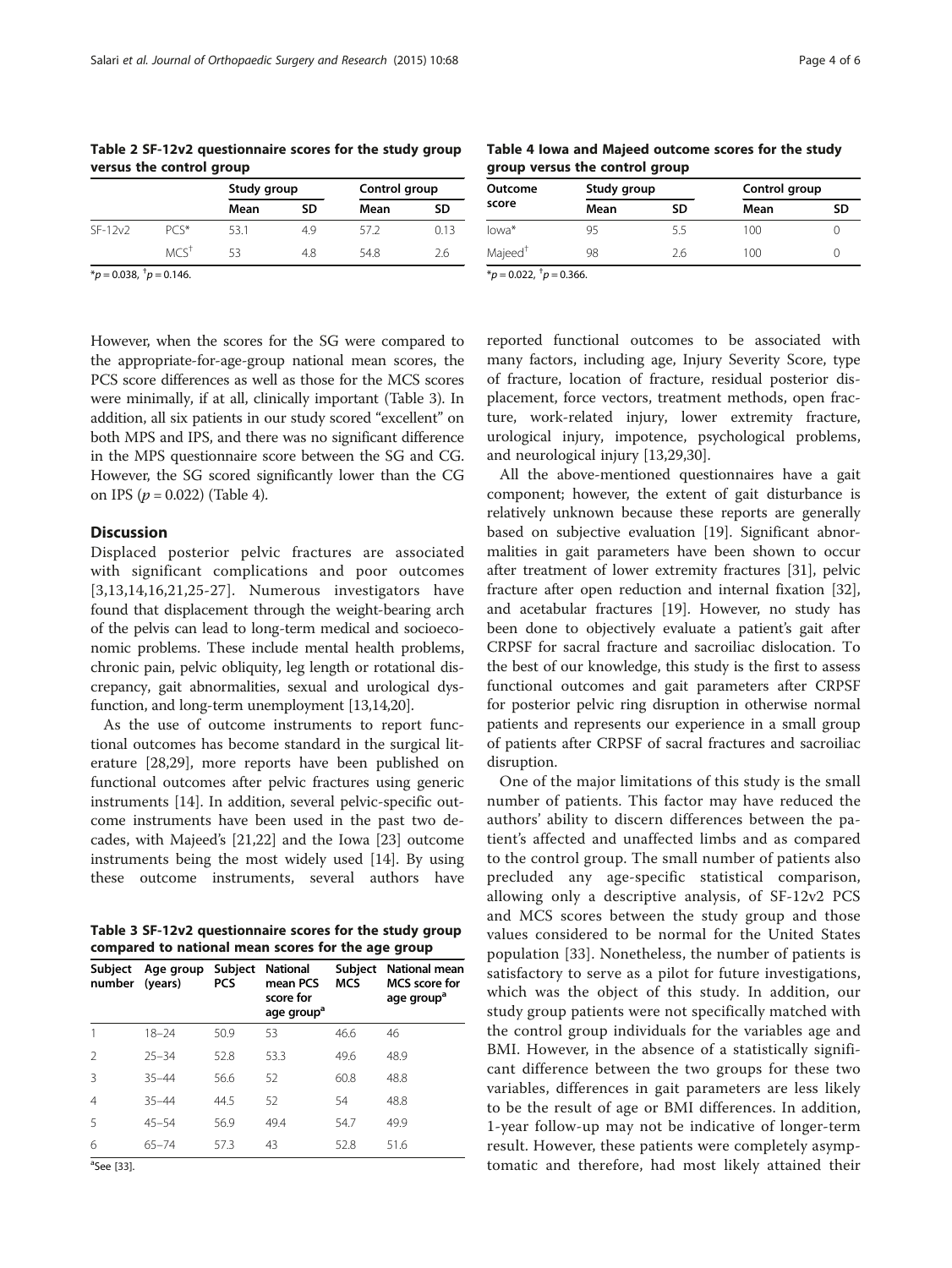<span id="page-4-0"></span>full rehabilitation potential. Lastly, we used Dartfish™ gait analysis software which provides less information about gait kinematics than more complex threedimensional gait analysis techniques. However, for the purpose of this study and in the presence of a control group, the data provided by this method was thought to be adequate for a pilot study.

Analysis of the kinematic data showed an alteration in two gait parameters. Pelvic drop was significantly smaller on the uninjured side in the study group when compared to the injured side in the SG, and both sides in the control group. KAIC was significantly more on the injured side when compared to the right and left sides in the CG. While the importance of these findings is unknown, they are unlikely to be clinically relevant in the absence of subjective limp. In a similar study of acetabulum fracture patients, when muscle strength was measured objectively and related to observed gait, an overall muscle strength deficit of 27% was observed [\[26](#page-5-0)]. This deficit was encountered despite a rehabilitation regimen and was considered by the authors to be a direct result of the surgical dissection. Since no surgical dissection is involved in the percutaneous insertion of iliosacral screws, one possible explanation for the somewhat abnormal gait parameters in this group of patients is asymmetric strength of the muscles involved in the gait cycle caused by the injury.

Although the MPS and IPS questionnaires may be susceptible to problems of content validity, internal consistency, and reproducibility, in the absence of a fully validated pelvic-specific outcome instrument, they have been widely used and accepted in literature [14]. All six patients in our study scored "excellent" on both MPS and IPS [[21-23\]](#page-5-0). However, the raw scores of the SG were significantly lower than those of the CG on the Iowa Pelvic Score. Furthermore, the SG patients scored significantly worse than the CG on PCS of SF-12v2. Nonetheless, this difference in the SG SF-12v2 scores, as compared to the CG, is mitigated by their minimal difference from the age-adjusted norms (Table [3\)](#page-3-0). Moreover, Lefaivre et al. found that the MPS and IPS have strong construct validity based on correlation with the PCS of the SF-36 [\[24](#page-5-0)]. These authors found the weakness of the MPS and IPS to lie in their comparison with the MCS of the SF-36. In this regard, both scores demonstrated ceiling effects (the crowding of the scores at the upper end of the scale, limiting the ability to demonstrate differences between patients with supposedly better clinical outcomes) [[24\]](#page-5-0). Therefore, our data could be interpreted as indicating that for patients with ostensibly the best clinically apparent physical result, both the MPS and the IPS demonstrate a ceiling effect. However, at this high level of physical function, a ceiling effect becomes clinically irrelevant.

#### Conclusions

The results of this pilot study indicate that despite having subclinical alterations in gait, asymptomatic pelvic ring injured patients show minimal, if any, evidence of impaired functional outcome following successful reduction of a posterior pelvic disruption treated by CRPSF. Additional study with larger patient numbers and matched-pair design, perhaps using more sophisticated gait analysis methodology, would be required to further characterize the importance of these abnormalities.

#### Competing interests

The authors declare that they have no competing interests.

#### Authors' contributions

Please note that all three authors (PS, LKC, and BRM) 1) made substantial contributions to the conception, design, analysis, and interpretation of data; 2) were involved in drafting the manuscript and revising it critically for important intellectual content; 3) have read and given final approval of the version to be published; and 4) agree to be accountable for all aspects of the work in ensuring that questions related to the accuracy or integrity of any part of the work are appropriately investigated and resolved. PS acquired the gait and functional outcome data.

#### Acknowledgements

None.

#### Received: 21 October 2014 Accepted: 26 March 2015 Published online: 16 May 2015

#### References

- 1. Giannoudis P, Xypnitos F. Management of pelvic fractures. Eur Instr Lect. 2011;11:67–76.
- 2. Korovessis P, Baikousis A, Stamatakis M, Katonis P. Medium- and long-term results of open reduction and internal fixation for unstable pelvic ring fractures. Orthopedics. 2000;23:1165–71.
- 3. Gruen G, Leit M, Gruen R. The acute management of hemodynamically unstable multiple trauma patients with pelvic ring fractures. J Trauma. 1994;36:706–13.
- 4. Hakim RM, Gruen GS, Delitto A. Outcomes of patients with pelvic-ring fractures managed by open reduction internal fixation. Phys Ther. 1996;76:286–95.
- 5. Latenser B, Gentilello L, Tarver A. Improved outcome with early fixation of skeletally unstable pelvic fractures. J Trauma. 1991;31:28–31.
- 6. Sen RK, Veerappa LA. Outcome analysis of pelvic ring fractures. Indian J Orthop. 2010;44:79–83.
- 7. Tile M. Disruptions of the pelvic ring. In: Müller ME, Allgower M, Schneider R, Willenegger H, editors. AO manual of internal fixation. 3rd ed. Berlin: Springer; 1990. p. 485–500.
- 8. Tile M. Fractures of the pelvis and acetabulum. 3rd ed. Baltimore: Williams & Wilkins; 2003.
- 9. Van Vugt BA, Van Kampen A. An unstable pelvic ring: the killing fracture. J Bone Joint Surg (Br). 2006;88:427–33.
- 10. Egol K, Koval K, Zuckerman J. Handbook of fractures. 4th ed. Philadelphia: Williams & Wilkins; 2010.
- 11. Marsh JL, Slongo TF, Agel J, Broderick JS, Creevey W, De Coster TA, et al. Fracture and dislocation classification compendium-2007: Orthopaedic Trauma Association classification, database and outcomes committee. J Orthop Trauma. 2007;21 Suppl 10:S1–133.
- 12. Dienstknecht T, Pfeifer R, Horst K, Sellei K, Berner A. The long-term clinical outcome after pelvic ring injuries. Bone Joint J. 2013;95:548–53.
- 13. Guthrie H, Owen R, Bircher M. Fractures of the pelvis. J Bone Joint Surg (Br). 2010;92:1481–8.
- 14. Lefaivre K, Slobogean G, Valeriote J, O'Brien P, Macadam S. Reporting and interpretation of the functional outcomes after the surgical treatment of disruption of the pelvic ring. J Bone Joint Surg (Br). 2012;94:549–55.
- 15. Mardanpour K, Rahbar M. The outcome of surgically treated traumatic unstable pelvic fractures by open reduction and internal fixation. J Inj Violence Res. 2013;5:77–83.